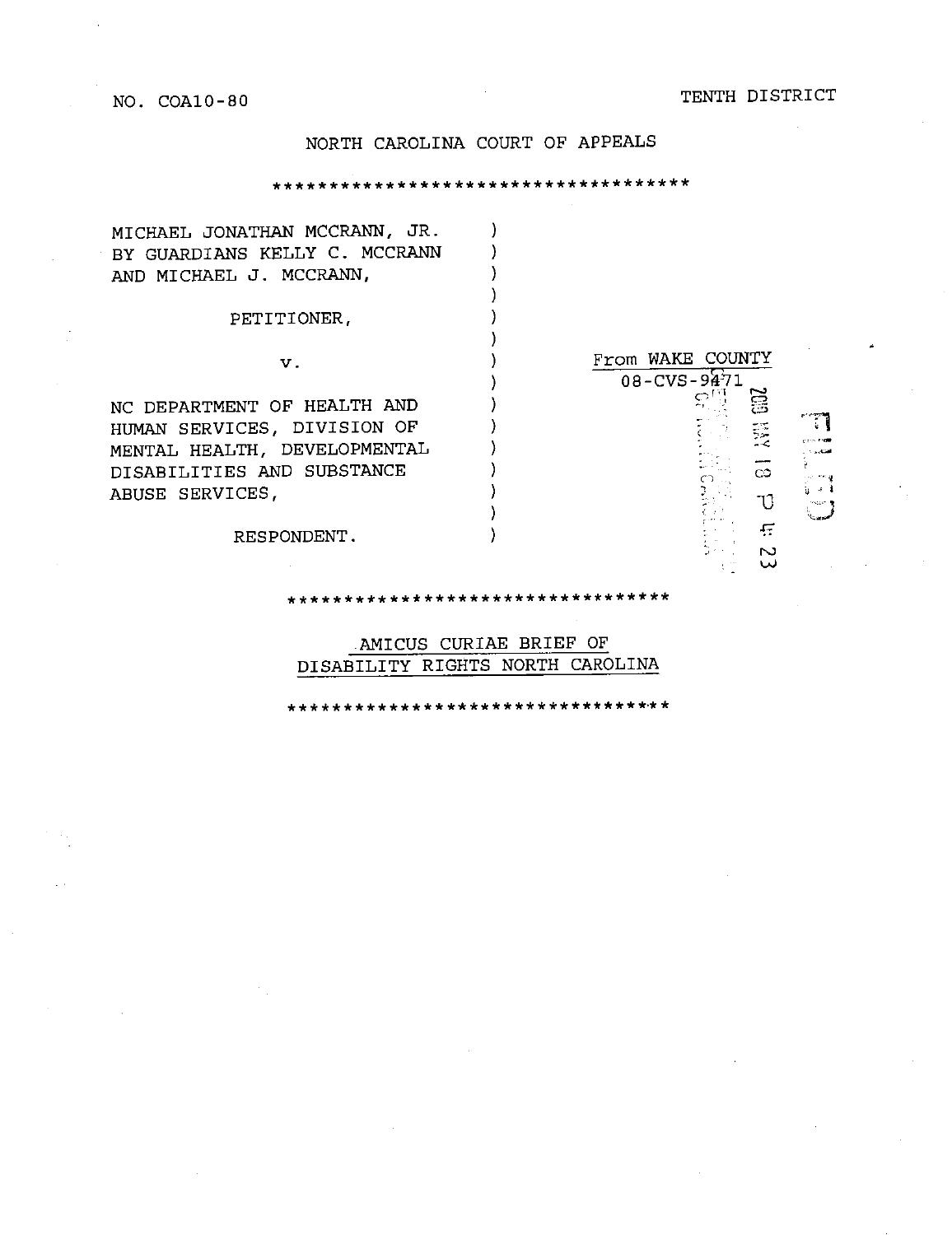# - ii -

 $\mathcal{L}_{\mathcal{A}}$ 

 $\frac{1}{\sqrt{2}}\left( \frac{1}{\sqrt{2}}\right) \left( \frac{1}{\sqrt{2}}\right) \left( \frac{1}{\sqrt{2}}\right)$ 

 $\hat{\mathcal{A}}$ 

# **INDEX**

|          | TABLE OF CASES AND AUTHORITIES                                                                                                                                                                                                                                   | ii |  |  |
|----------|------------------------------------------------------------------------------------------------------------------------------------------------------------------------------------------------------------------------------------------------------------------|----|--|--|
| ARGUMENT | 2                                                                                                                                                                                                                                                                |    |  |  |
| Ι.       | THE DEPARTMENT LACKS LEGAL JUSTIFICATION FOR<br>FAILING TO REASONABLY MODIFY THE CAP-MR/DD<br>WAIVER AND PROVIDE MEDICALLY NECESSARY,<br>-2<br>COST-NEUTRAL CARE FOR JONATHAN                                                                                    |    |  |  |
|          | Jonathan Is Eligible To Receive<br>Α.<br>And Fully Qualifies For CAP-MR/DD<br>Medicaid Waiver Services 3                                                                                                                                                         |    |  |  |
|          | Even Accepting the Department's Limitation<br>В.<br>As Lawful The CAP-MR/DD Waiver Must<br>Be Reasonably Modified To Provide<br>Jonathan With Medically Necessary,<br>Cost Neutral Services As Is His Right<br>Under The Americans With<br>6<br>Disabilities Act |    |  |  |
|          | The Department May Not Deny<br>1.<br>Jonathan Medically Necessary<br>Services Based on Non-Disability<br>Related Criteria.<br>8                                                                                                                                  |    |  |  |
|          | The Department Has Failed To<br>$2$ .<br>Reasonably Modify The CAP-MR/DD<br>9                                                                                                                                                                                    |    |  |  |
|          | The Requested Modification Is Not A<br>$\mathsf{C}$ .<br>Fundamental Alteration Of The CAP-MR/DD<br>Waiver Program 11                                                                                                                                            |    |  |  |
| II.      | THE CAP-MR/DD WAIVER IS A FEDERALLY-<br>AUTHORIZED HABILITATIVE SERVICE PROGRAM<br>SUBJECT TO ADMINISTRATIVE RULEMAKING REQUIREMENTS,<br>NOT A "MEDICAL COVERAGE POLICY."<br>13                                                                                  |    |  |  |
|          | 15                                                                                                                                                                                                                                                               |    |  |  |
|          |                                                                                                                                                                                                                                                                  |    |  |  |

 $\sim$   $\sim$ 

 $\sim$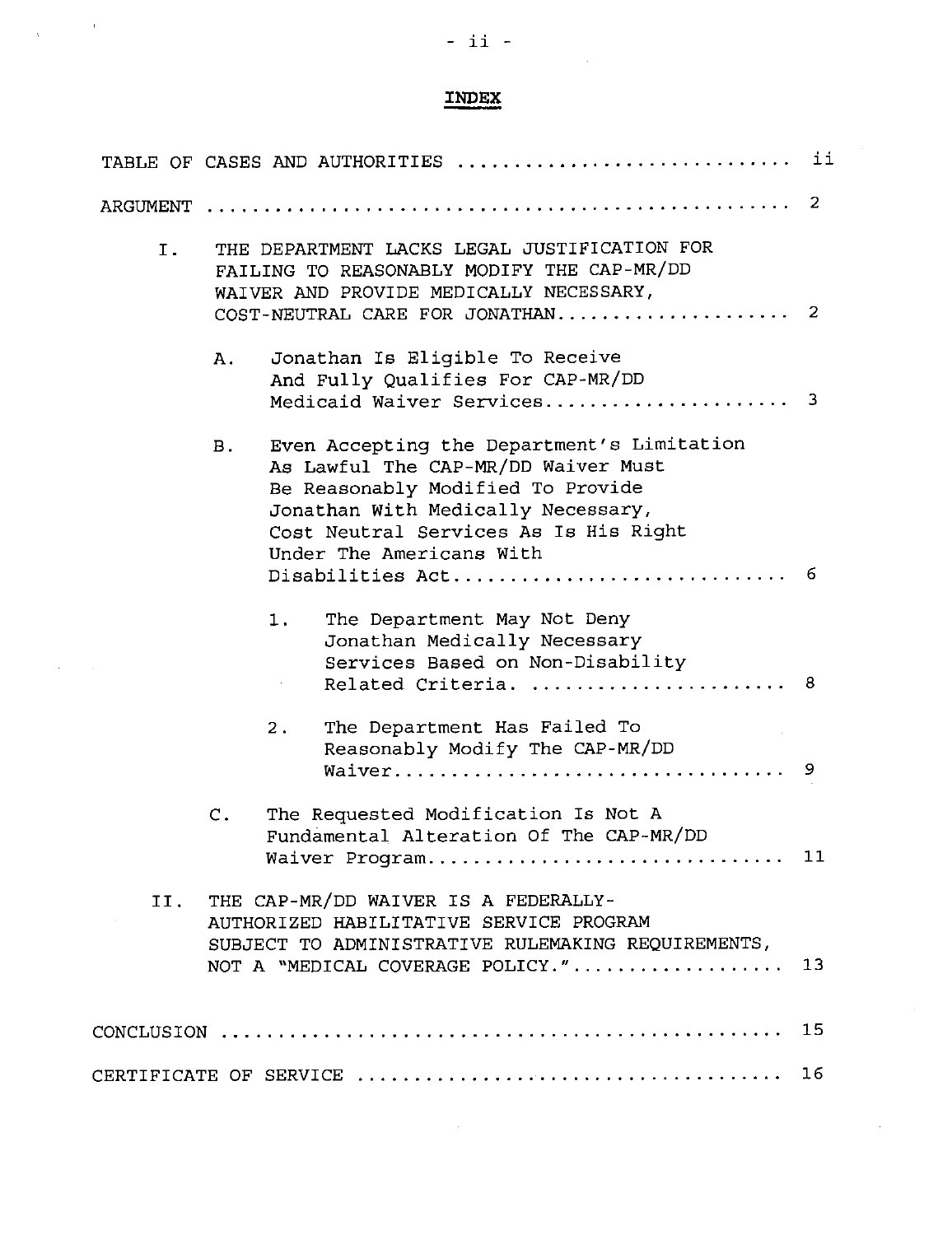# **TABLE OF CASES AND AUTHORITIES**

# **FEDERAL STATUTES AND REGULATIONS**

# Statutes

 $\label{eq:2.1} \frac{1}{\sqrt{2\pi}}\int_{0}^{\infty}\frac{1}{\sqrt{2\pi}}\left(\frac{1}{\sqrt{2\pi}}\right)^{2\sqrt{2}}\frac{1}{\sqrt{2\pi}}\int_{0}^{\infty}\frac{1}{\sqrt{2\pi}}\frac{1}{\sqrt{2\pi}}\frac{1}{\sqrt{2\pi}}\frac{1}{\sqrt{2\pi}}\frac{1}{\sqrt{2\pi}}\frac{1}{\sqrt{2\pi}}\frac{1}{\sqrt{2\pi}}\frac{1}{\sqrt{2\pi}}\frac{1}{\sqrt{2\pi}}\frac{1}{\sqrt{2\pi}}\frac{1}{\sqrt{2\pi}}\$ 

 $\sim 10^7$ 

 $\sim$   $\sim$ 

 $\mathcal{L}^{\text{max}}_{\text{max}}$ 

# Regulations

 $\mathcal{L}_{\mathcal{A}}$ 

 $\sim$   $\sim$ 

 $\sim$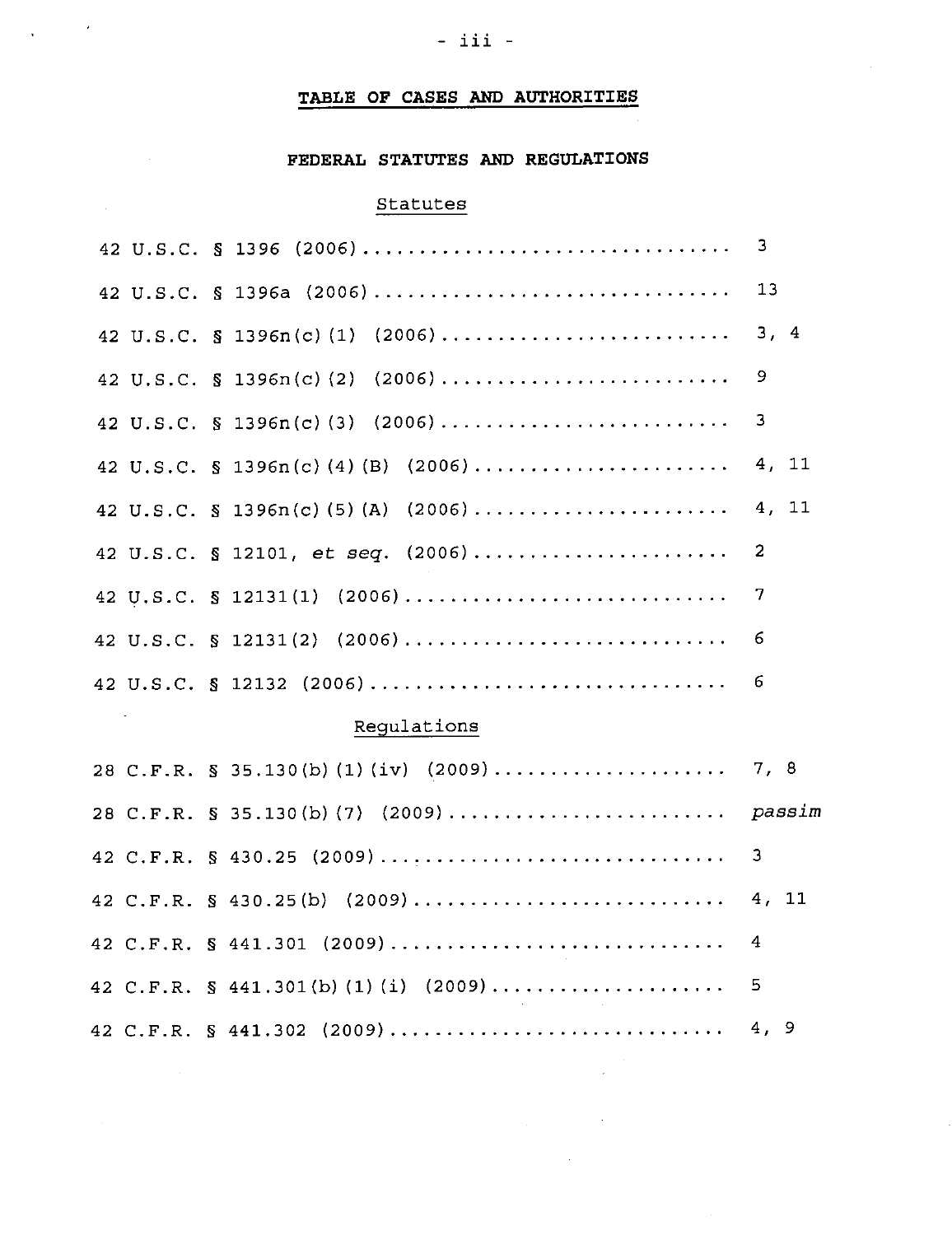# - iv -

 $\mathcal{L}^{\text{max}}_{\text{max}}$ 

 $\overline{1}$ 

# **STATE STATUTES**

|  |  | N.C. Gen. Stat. § 108A-54 (2009) 13      |  |
|--|--|------------------------------------------|--|
|  |  |                                          |  |
|  |  | N.C. Gen. Stat. § 108A-54.3 (2009) 2, 15 |  |
|  |  |                                          |  |
|  |  |                                          |  |

## **STATE POLICIES**

| Clinical Coverage Policy No. 1B-1,        |  |
|-------------------------------------------|--|
| Botulinum Toxin Treatment: Type A (Botox) |  |
|                                           |  |

#### **CASES**

| Disability Advocates, Inc. v. Paterson II,<br>653 F. Supp. 2d 184, 2009 U.S. Dist. LEXIS 80975 |  |
|------------------------------------------------------------------------------------------------|--|
| Grooms v. Maram,<br>563 F. Supp. 2d 840 (N.D. Ill. 2008) 8, 12                                 |  |
| Olmstead v. L.C. ex rel. Zimring,                                                              |  |
| Radaszewski v. Maram,<br>383 F.3d 599 (7th Cir. 2004) 10                                       |  |
| Radaszewski v. Maram, 2008 U.S.Dist.Lexis 24923                                                |  |
| Townsend v. Quasim,<br>328 F.3d 511 (9th Cir. 2003)  8                                         |  |

 $\mathcal{L}$ 

 $\bar{z}$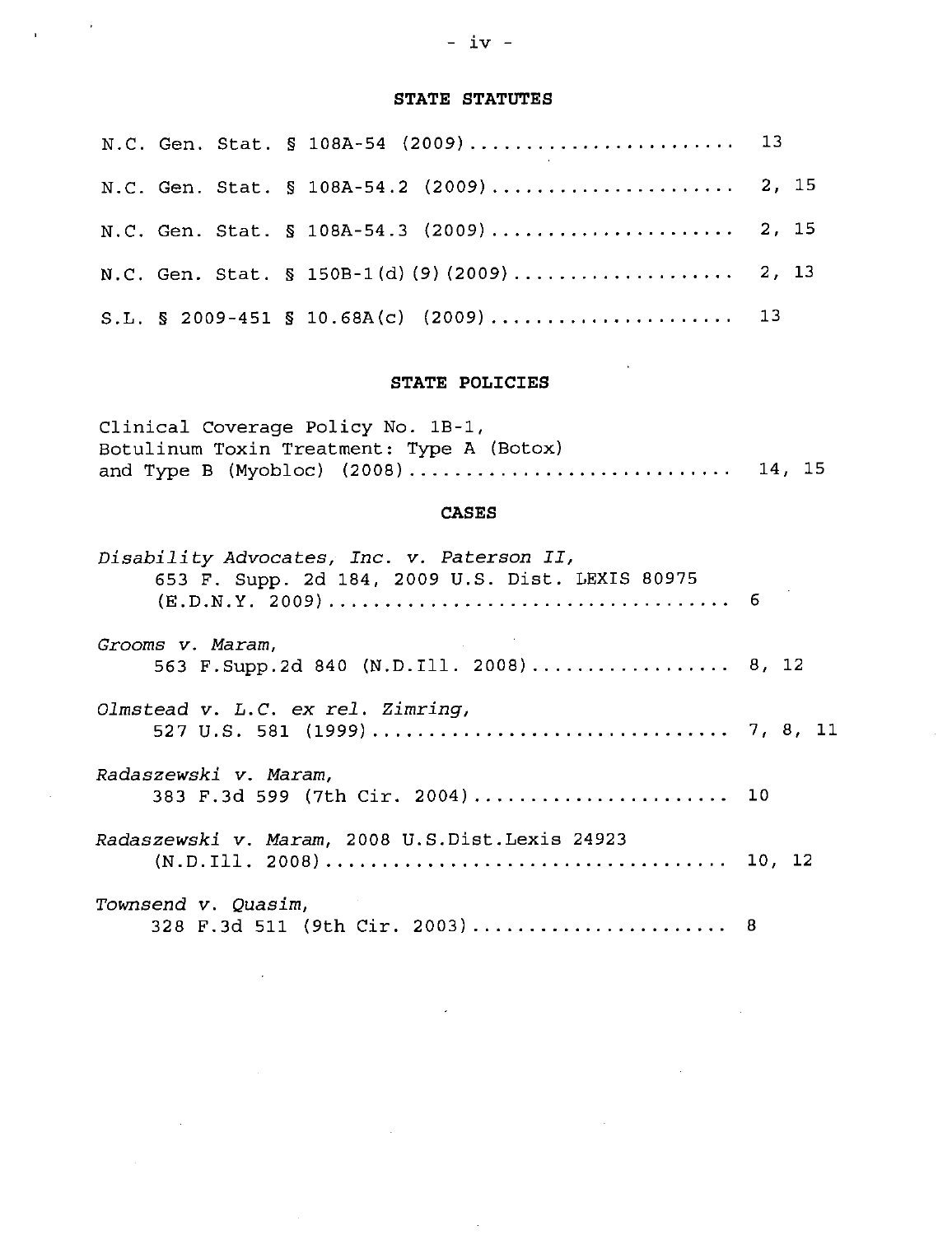NO. COA10-80 TENTH DISTRICT

#### NORTH CAROLINA COURT OF APPEALS

\*\*\*\*\*\*\*\*\*\*\*\*\*\*\*\*\*\*\*\*\*\*\*\*\*\*\*\*\*\*\*\*\*\*\*\*\*

| MICHAEL JONATHAN MCCRANN, JR. |                  |
|-------------------------------|------------------|
| BY GUARDIANS KELLY C. MCCRANN |                  |
| AND MICHAEL J. MCCRANN,       |                  |
|                               |                  |
| PETITIONER,                   |                  |
|                               |                  |
| v.                            | From WAKE COUNTY |
|                               | 08-CVS-9471      |
| NC DEPARTMENT OF HEALTH AND   |                  |
| HUMAN SERVICES, DIVISION OF   |                  |
| MENTAL HEALTH, DEVELOPMENTAL  |                  |
| DISABILITIES AND SUBSTANCE    |                  |
| ABUSE SERVICES,               |                  |
|                               |                  |
| RESPONDENT.                   |                  |

\*\*\*\*\*\*\*\*\*\*\*\*\*\*\*\*\*\*\*\*\*\*\*\*\*\*\*\*\*\*\*\*

#### AMICUS CURIAE BRIEF (DISABILITY RIGHTS NORTH CAROLINA)

\*\*\*\*\*\*\*\*\*\*\*\*\*\*\*\*\*\*\*\*\*\*\*\*\*\*\*\*\*\*\*\*\*\*

Disability Rights North Carolina ("DRNC") respectfully submits this brief as *amicus curiae* in support of Petitioner-Appellee Michael Jonathan McCrann, Jr. by Guardians Kelly C. McCrann and Michael J. McCrann ("Jonathan") . *Amicus* believes that Petitioner-Appellee should prevail on this appeal for the reasons stated in Petitioner's brief. *Amicus* submits this brief to challenge Respondent-Appellant's stated reasoning for failing to authorize medically necessary, cost-neutral care for Jonathan - a rationale that evidences a disregard for the Department's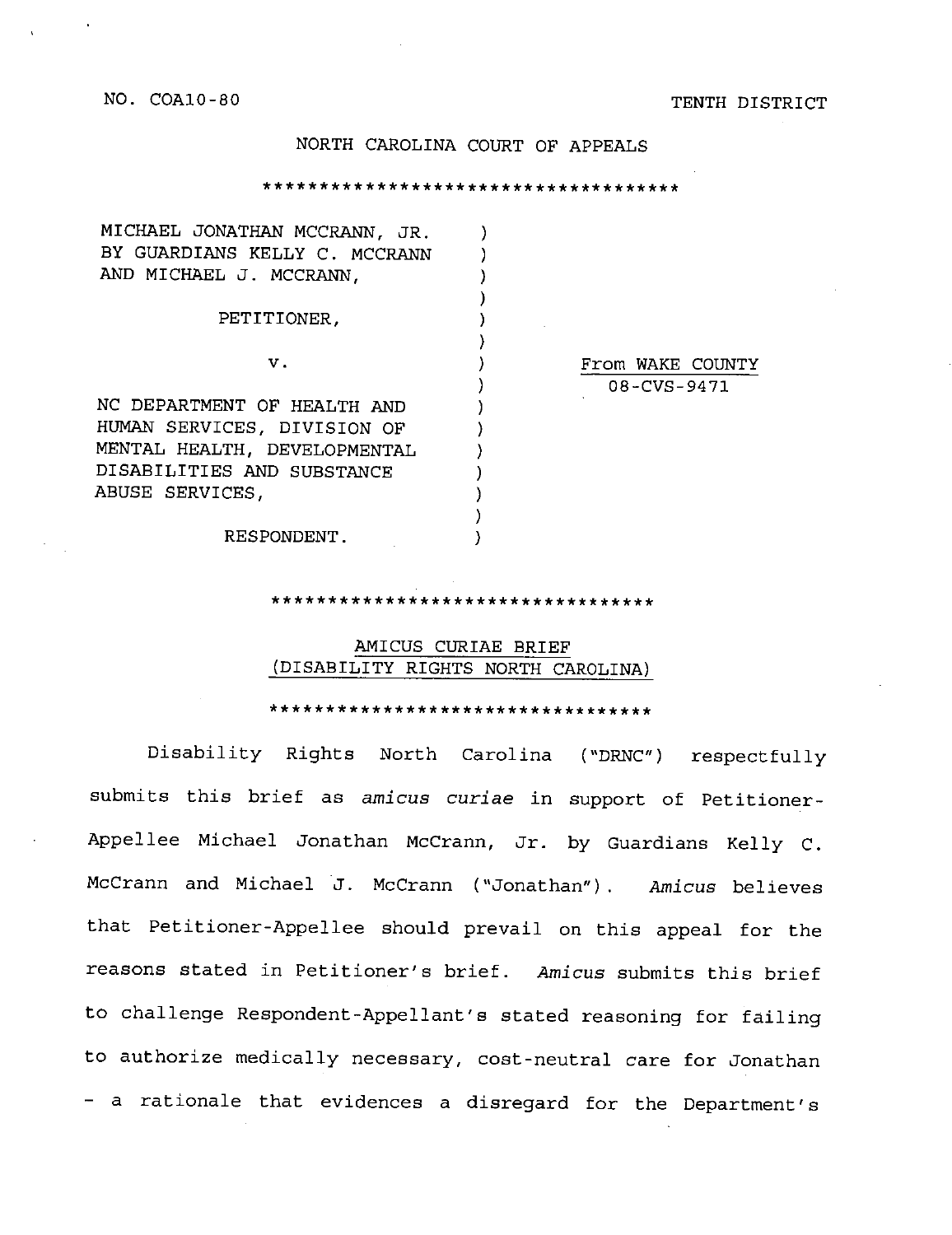obligations under the Americans with Disabilities Act ("ADA"), 42 U.S.C. § 12101, *et seq.* (2006).<sup>1</sup> Amicus also urges this Court to reject the Department's argument that the CAP-MR/DD Waiver and Manual are "medical coverage policies." *See* N.C. Gen. Stat. §§ l0BA-54.2 & .3, 150B-l(d)(9) (2009). *Amicus* respectfully requests that this Court affirm the judgment of the court below.

#### **ARGUMENT**

## I. **THE DEPARTMENT LACKS LEGAL JUSTIFICATION FOR FAILING TO REASONABLY MODIFY THE CAP-MR/DD WAIVER AND PROVIDE MEDICALLY NECESSARY, COST-NEUTRAL CARE FOR JONATHAN.**

The Department of Health and Human Services, Division of Mental Health, Developmental Disabilities and Substance Abuse Services ( "the Department") admits that it would continue to approve Jonathan for Home and Community Support services but for its newly implemented policy that persons residing in licensed residential settings may not receive the service. (R. at 23-24, 70-72.) For the reasons argued by Petitioner-Appellee, this limitation is unlawful. Moreover, *amicus* posits that failure to reasonably modify this limitation in the Community Alternatives Program for Persons with Mental Retardation/ Developmental Disabilities ( "CAP-MR/DD Waiver") discriminates against Jonathan

- 2 -

<sup>&</sup>lt;sup>1</sup> Though not explicitly couched in terms of a reasonable accommodation or modification under the ADA, the ALJ's decision exhorts the Department to look past its "narrow and nonmandatory reading of one of its service definitions," and provide Jonathan with medically necessary services. (R. at 30.)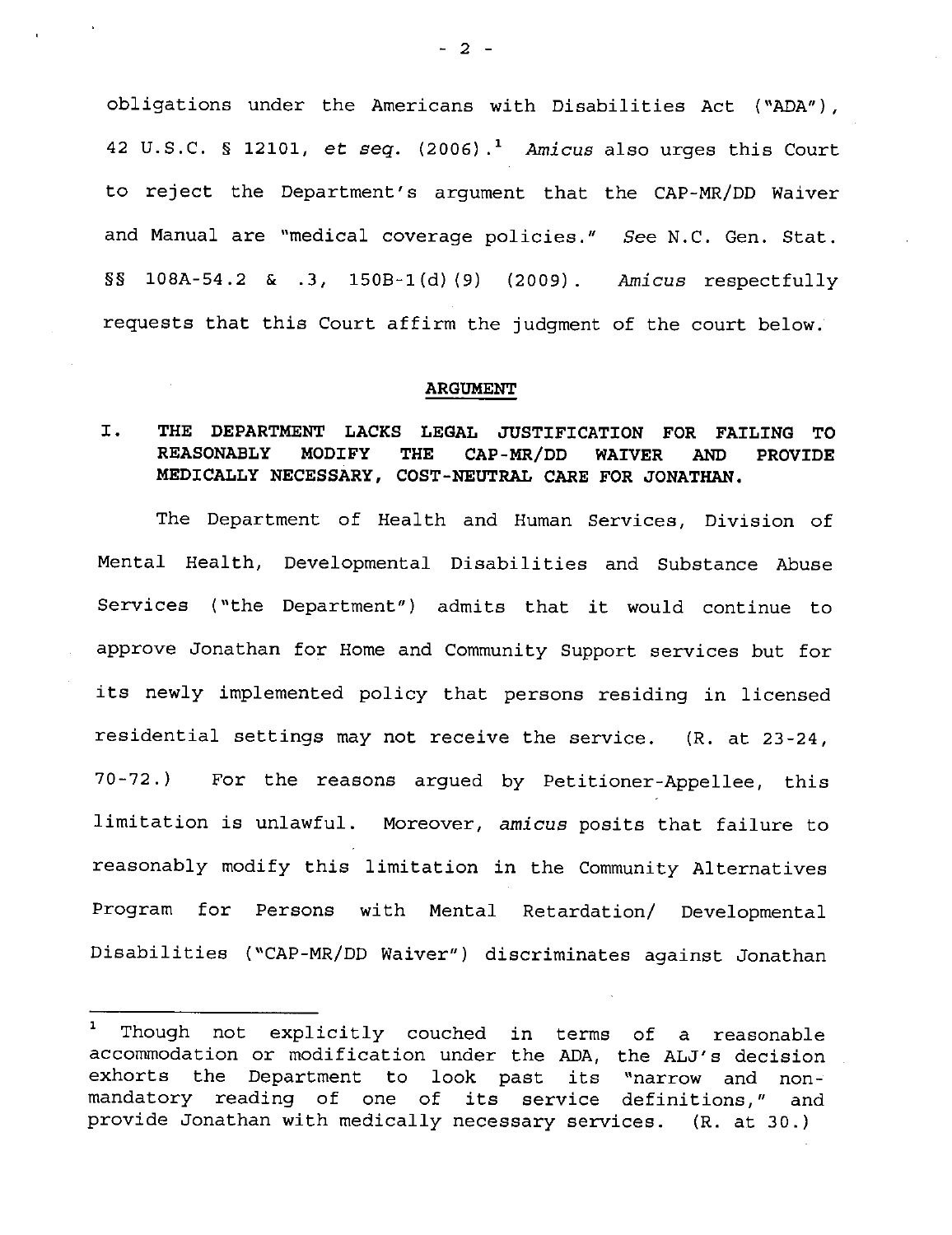based on his disability in violation of the Americans with Disabilities Act. *See* 42 U.S.C. § 12101, *et seq.* Requiring the Department to authorize Home and Community Support ("HCS") services for Jonathan as a reasonable modification would not fundamentally alter the CAP-MR/DD Waiver program, and merely reauthorizes Jonathan to receive medically necessary, costneutral care he has long received. *See* 28 C.F.R. § 35 .130 (b) (7) (2009).

### **A. Jonathan Is Eligible To Receive And Fully Qualifies For CAP-MR/DD Medicaid Waiver Services.**

Medicaid is a program jointly funded by the federal government and the States, which provide medical assistance to eligible persons with disabilities. *See* 42 u.s.c. § 1396 (2006) . As part of its Medicaid program, a State may opt to provide some citizens with additional home and community-based services as an alternative to institutional care; these services are provided through a Home and Community Based Services waiver ( "HCBS waiver") . See 42 u.s.c. § 1396n(c) (1) (2006). It is called a "waiver" because general requirements - such as the requirement that Medicaid-funded services be available statewide - are waived.  $42 \text{ U.S.C. }$  § 1396n(c)(3) (2006).<sup>2</sup> Habilitative

 $-3 -$ 

<sup>&</sup>lt;sup>2</sup> States apply for HCBS waivers from the Centers for Medicare and Medicaid Services (CMS). See 42 U.S.C. § 1396n(c)(l) (2006); 42 C.F.R. § 430.25 (2009). *See also* 42 U.S.C. § 1396n(c) (2) (2006) (assurances that must be contained in Waiver applications); 42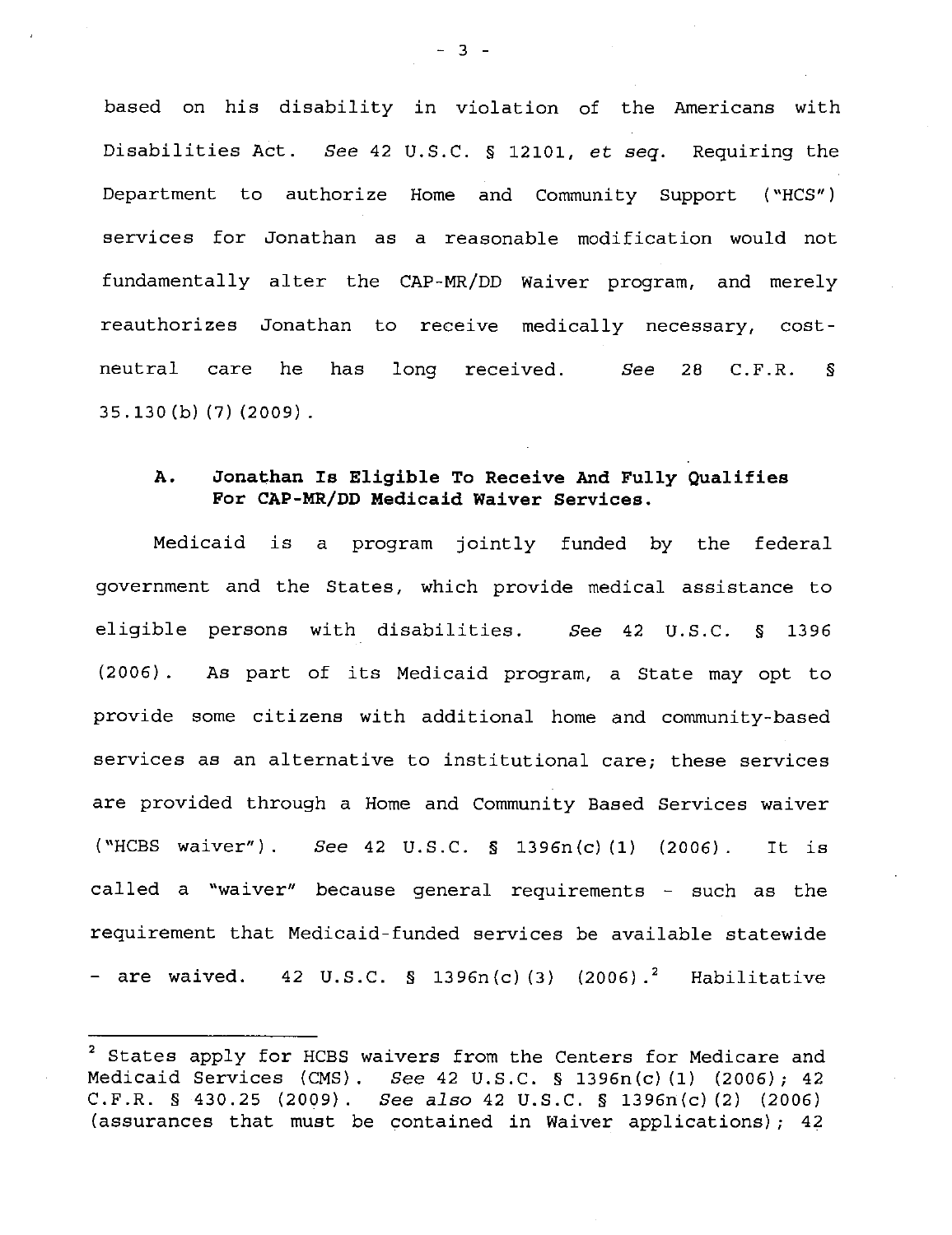services that may be provided under an HCBS waiver are those "designed to assist individuals in acquiring, retaining, and improving the self-help, socialization, and adaptive skills necessary to reside successfully in home and community based settings."  $42 \text{ U.S.C. }$  \$ 1396n(c)(4)(B) & (5)(A) (2006). Operating within federal guidelines, States enjoy substantial autonomy and flexibility in designing and implementing the habilitative services available to waiver participants. See 42 C.F.R. § 430.25 (b) (2009).

In North Carolina, persons with mental retardation and other developmental disabilities requiring an institutional level of care may receive home and community-based habilitative services through the CAP-MR/DD Waiver program. See 42 U.S.C. § 1396n(c) (1) (2006). (R. at 21, 66.) Jonathan is eligible for and participates in the CAP-MR/DD Waiver because he is a person with the disabilities of cerebral palsy, mental retardation, and autism who would otherwise require an institutional level of care. See 42 U.S.C. § 1396n(c) (1) (2006); 42 C.F.R. § 441.301 & .302 (2009) (participation in a waiver program necessarily indicates that absent waiver services, individual would require

C.F.R. § 441.302 (2009) (requiring additional but materially similar assurances) . The substance and assurances required as part of the waiver application fulfill the requirements for receiving waiver approval from CMS. *Compare* 42 C.F.R. § 441.302 (2010) *with* 42 C.F.R. § 441.301 (2010).

- 4 -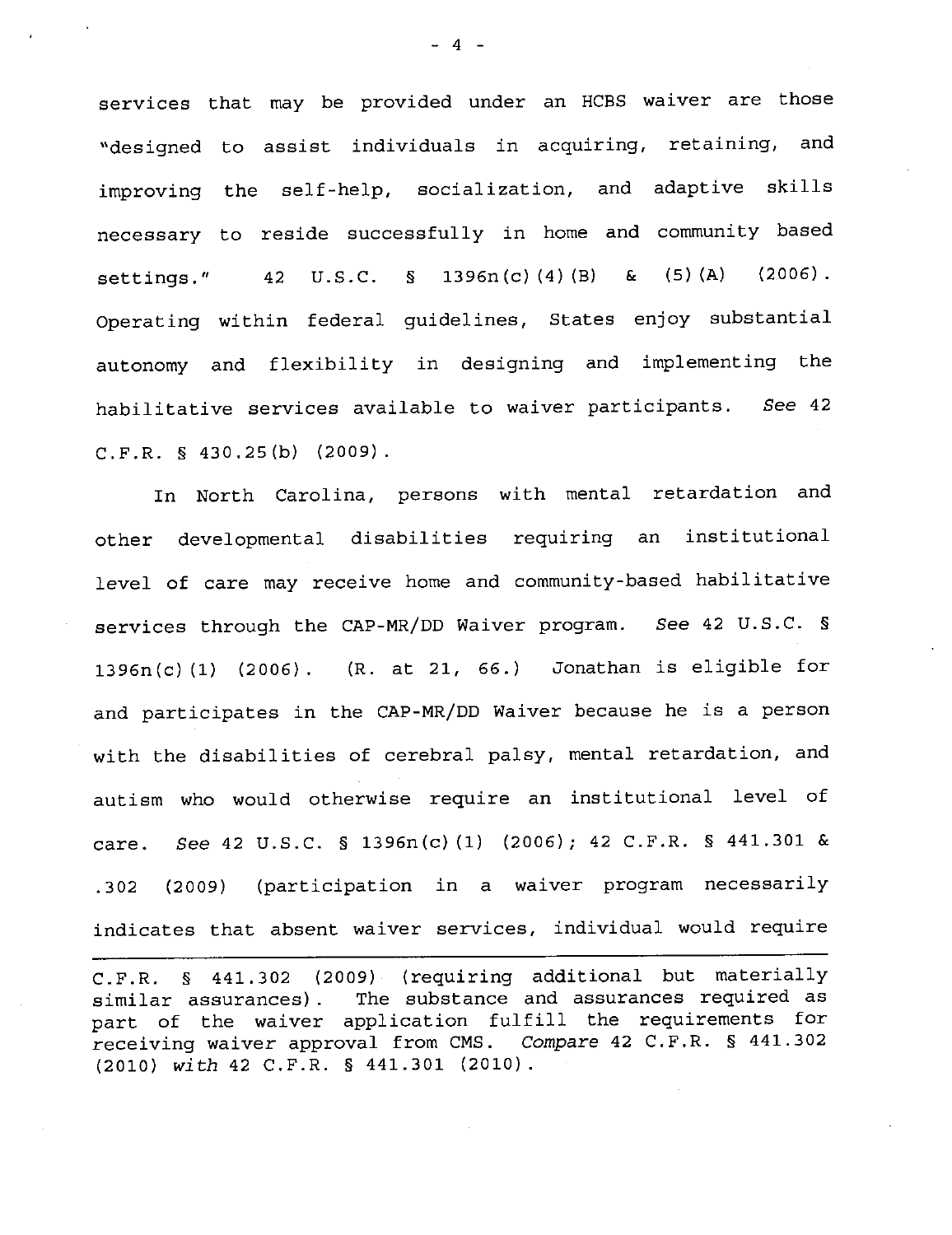an institutional level of care). (R at 21, 66). Jonathan has additional severe disabilities, including left hemiplegia (weakness or paralysis), a substantial visual impairment, and aqueductal stenosis and hydrocephalism which required insertion of a permanent shunt. (R. at 21, 66.)

Each year, Jonathan and his treatment team draft a written plan of care identifying the CAP-MR/DD Waiver services that are medically necessary for him to continue successfully residing in the community. See 42 C.F.R. § 441.301(b)(1)(i) (2009). (R. at 22, 67-68.) By 2005, due in large part to habilitative services provided by Ms. Edna McNeill, Jonathan had successfully resided in the community in his group home for more than three years.<sup>3</sup> (R. at 70.) Accordingly, Jonathan's Plan of Care for 2006 requested maintenance of Ms. McNeill's services. (R. at 22-23, 68, 70-71) . In the 2005 CAP-MR/DD Waiver ("2005 Waiver"), these services had been newly renamed as Home and Community Support (HCS) services, which the Department claims are no longer available to individuals like Jonathan living "in licensed residential settings or unlicensed alternative family living arrangements." (R. at 23-24, 71.) Services that Jonathan had utilized since his enrollment in the Waiver had disappeared with

 $-5 -$ 

<sup>3</sup>Jonathan has worked with Ms. McNeill since the CAP-MR/DD Waiver program was established in 2001, and also worked with her prior to the establishment of the Waiver program. At the time this action was commenced, the two of them had worked together for over a decade. (R. at 20, 22, 65, 68.)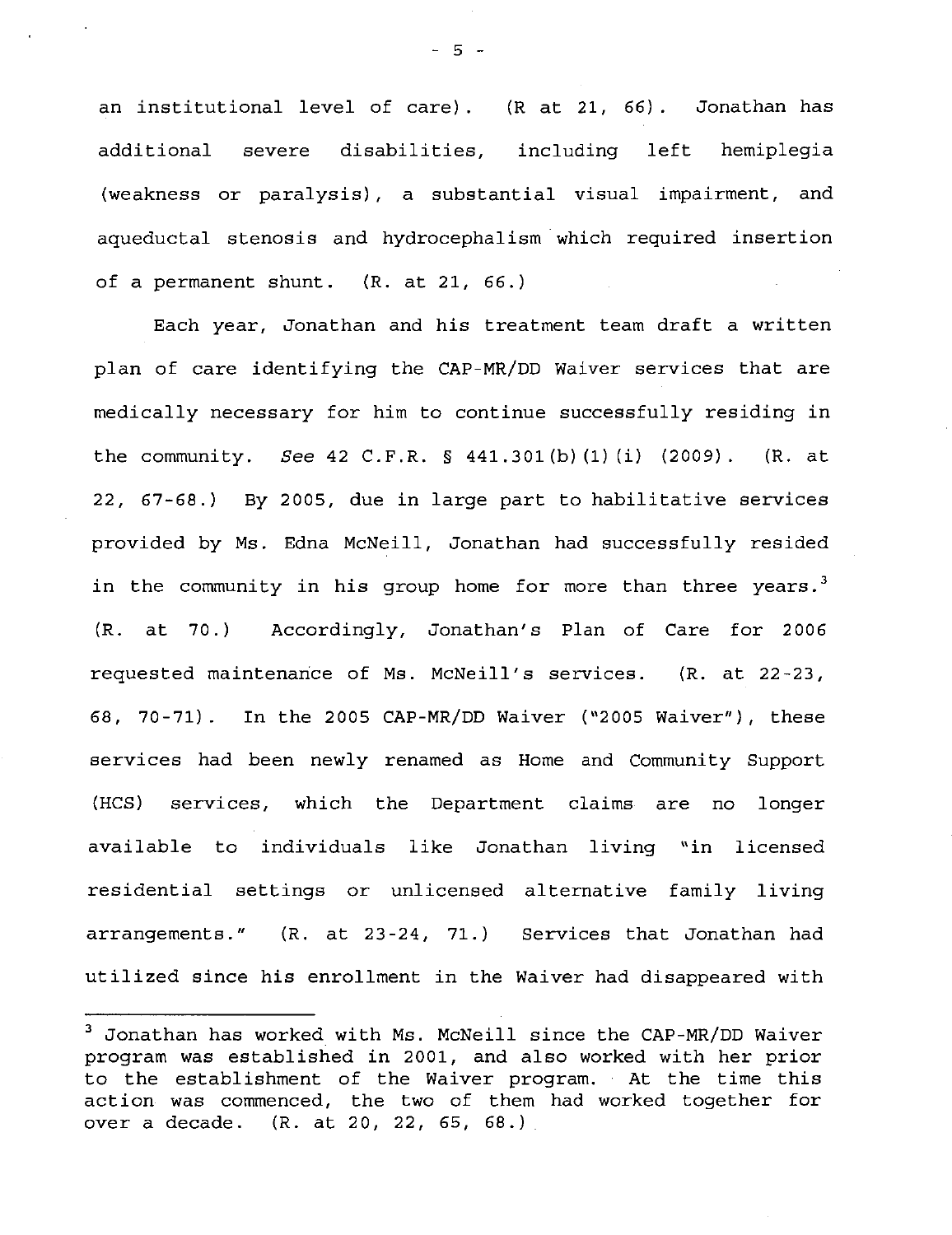the stroke of a pen. Yet, nothing about his disabilities, eligibility for the CAP-MR/DD Waiver, or cost of care had changed. (R. at 23, 65-66, 71.)

**B. Even Accepting The Department's Limitation As Lawful, The CAP-MR/DD Waiver Must Be Reasonably Modified To Provide Jonathan With Medically Necessary, Cost Neutral Services As Is His Right Under The Americans With Disabilities Act.** 

Should this Court accept the Department's policy that HCS services are not available to Jonathan based on his residence, a reasonable modification of the CAP-MR/DD Waiver would provide Jonathan with medically necessary services. Title II of the Americans with Disabilities Act ("ADA") provides that "no qualified individual with a disability shall, by reason of disability, be excluded from participation in or be denied the benefits of the services, programs, or activities of a public entity or be subject to discrimination by such entity." 42 U.S.C.  $\text{S}$  12132 (2006).<sup>4</sup> A "qualified individual" is one who meets essential eligibility requirements for a program or services with or without reasonable modifications to the rules, policies, and practices of the program. 42 u.s.c. § 12131(2) (2006). "Public entities" covered by the ADA include State

<sup>&</sup>lt;sup>4</sup> It bears noting that Jonathan's rights under Section 504 of the Rehabilitation Act are substantially identical to those under the ADA. *See Disability Advocates, Inc. v. Paterson II,* 653 F. Supp. 2d 184, 2009 U.S. Dist. LEXIS 80975 (E.D.N.Y. 2009).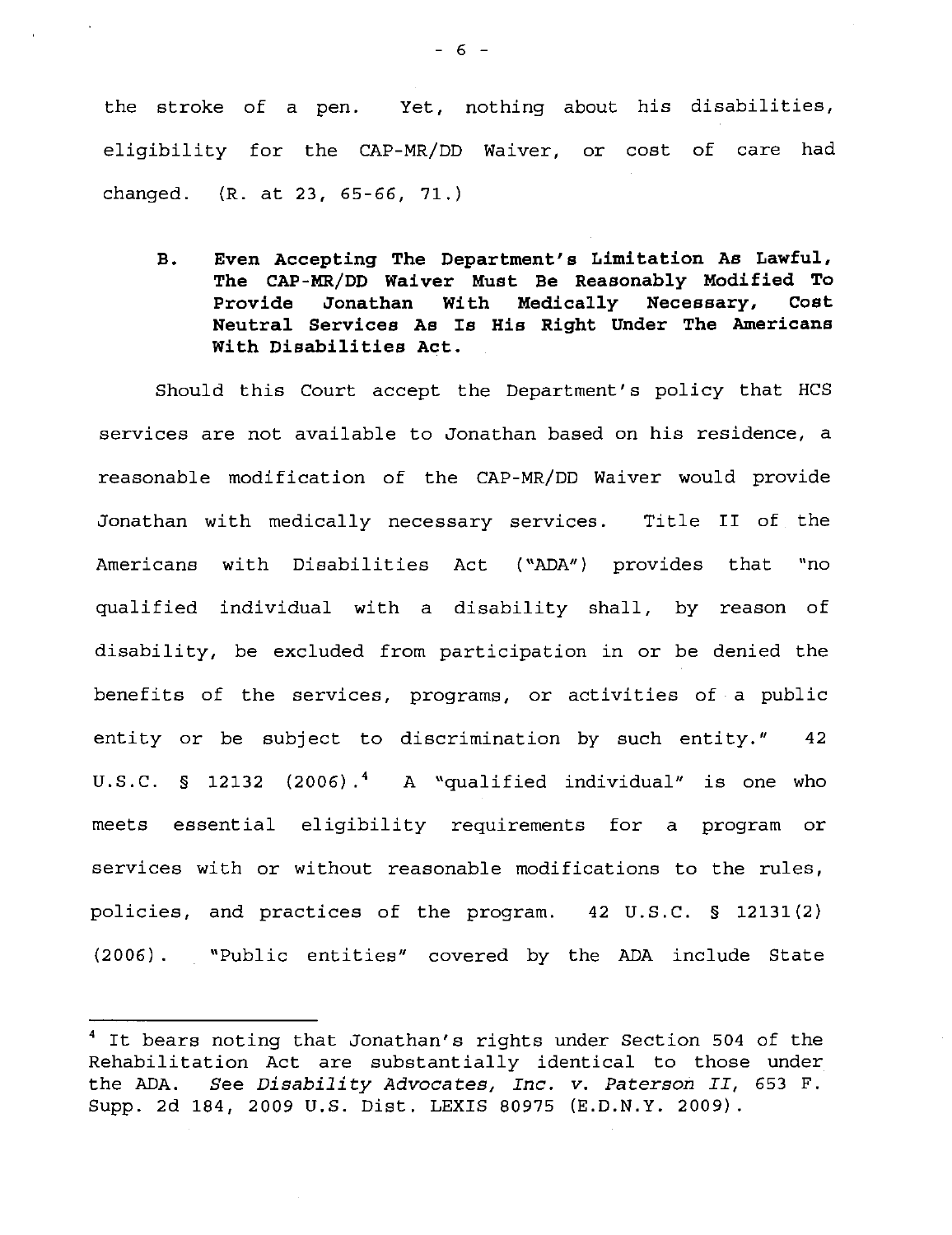government, local government, and their instrumentalities. 42 u.s.c. § 12131(1) (2006). Public entities must make reasonable modifications to policies, practices, or procedures when necessary to prevent discrimination against an individual with a disability. 28 C.F.R. § 35.130(b)(7)(2009). Discrimination includes the provision of different services within classes of individuals with disabilities. 28 C.F.R.  $\S$  35.130(b)(1)(iv) (2009); see *also Olmstead* v. *L.C.* ex *rel. Zimring,* 527 U.S. 581, 598, 119 S.Ct. 2176, 2186, fn. 10 (1999) (uneven treatment of members of same protected class is discriminatory.)

The Department is a public entity under Title II of the ADA and its implementing regulations. The Department stipulates that Jonathan is a qualified individual with a disability. (R. at 20, 65.) The Department further stipulates that the requested service is medically necessary for Jonathan and that cost was not a factor in denying the service. (R. at 20, 65.) Thus, the Department agrees that the services in Jonathan's 2006 Plan of Care provide him with care that he would otherwise be required to seek from an institution, but at a lower cost and in a home and community-based setting. The Department's failure to reasonably modify a service limitation and authorize medically necessary care for Jonathan is discriminatory.

 $\overline{7}$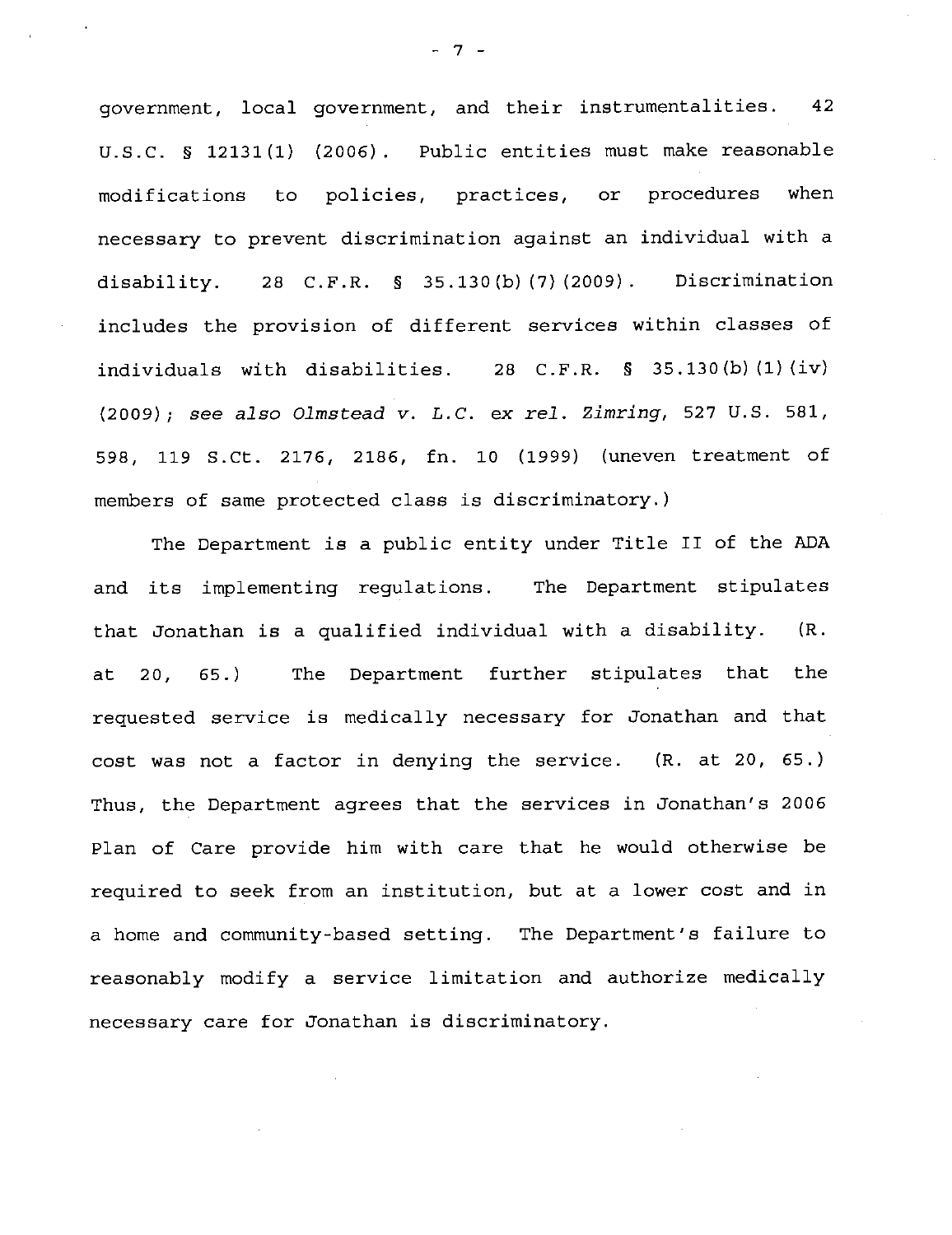### 1. The Department May Not Deny Services to Jonathan Based on Non-Disability Related Criteria.

The Department's position that Home and Community Support services may be authorized for persons residing in non-licensed residential settings, while denying the same service to persons residing in licensed residential settings is discriminatory under the ADA. See 28 C.F.R. § 35.130(b)(1)(iv) (2009). States may not design and implement an HCBS waiver that, with respect to persons with similar disabilities, provides them with different levels of care based on non-disability related criteria. See Olmstead, 527 U.S. at 598, 119 S.Ct. at 2186, fn. 10; see also Townsend v. Quasim, 328 F.3d 511, 2003 U.S. App. LEXIS 8282 (9th Cir. 2003) (finding that Washington State could not opt to provide services to categorically needy disabled persons and not to medically needy persons who were otherwise similarly situated.) Additionally, merely enrolling eligible persons in an HCBS waiver does not immunize the State from charges of disability-based discrimination if the care provided is insufficient and endangers the waiver recipient's health. See Grooms v. Maram, 563 F.Supp.2d 840, 855, 2008 U.S. Dist. LEXIS 42883, 40 (N.D.Ill. 2008).

The Department admits that different levels of care are available to Jonathan under the HCS service definition. (R. at 70, 71.) Specifically, the Department concedes that it would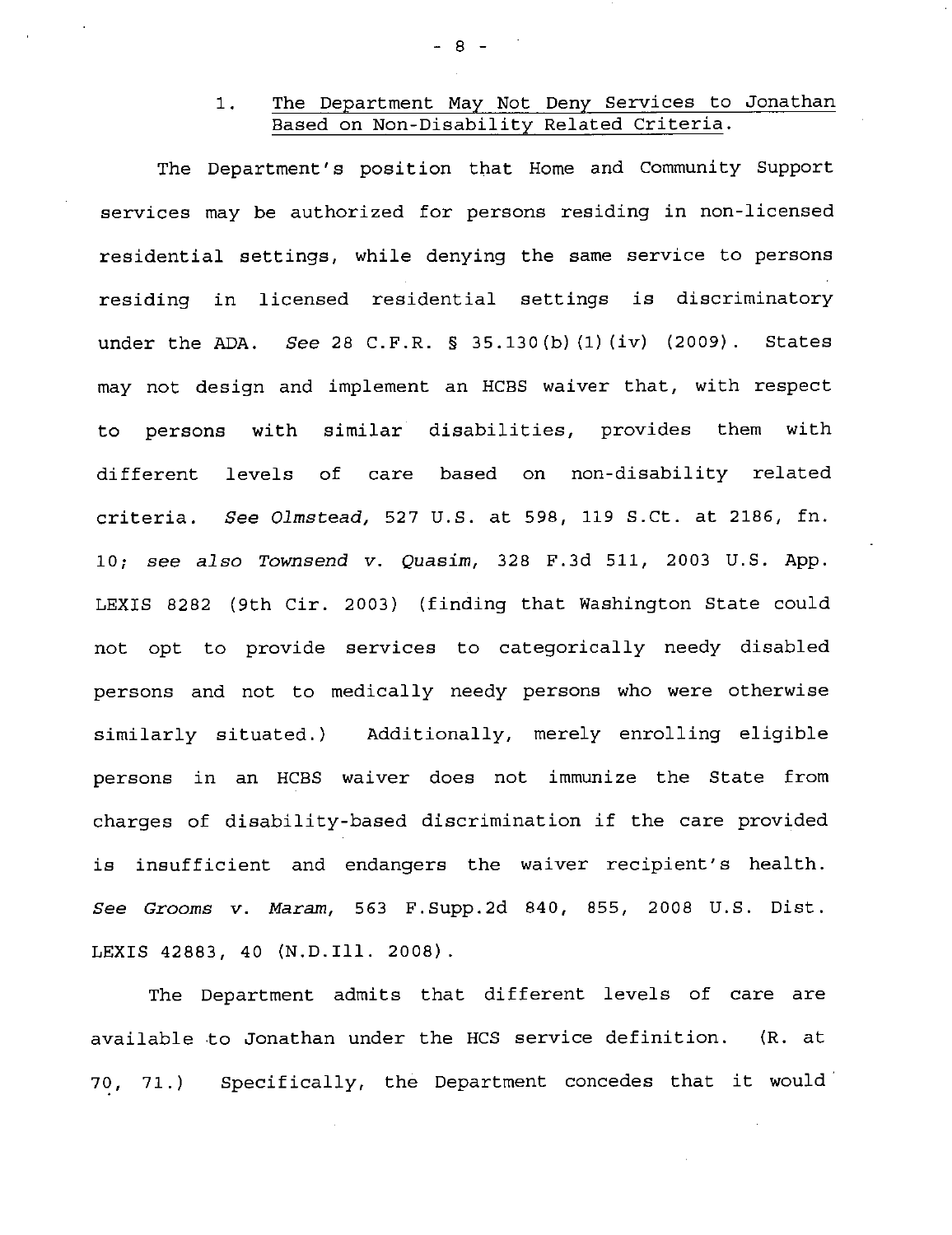authorize Jonathan for medically necessary HCS services if they were provided in a setting other than his group home. (R. at 70.) It is discriminatory for the Department to deny Jonathan care that is provided to other Waiver recipients solely because he resides in a group home.

The Department additionally discriminates against Jonathan when it attempts to abdicate its obligation to maintain Jonathan's safety and welfare during his enrollment in the CAP-MR/DD Waiver program. See 42 U.S.C. § 1396n(c) (2) (2006); 42 C.F.R. § 441.302 (2009). The Department has stipulated that the requested service is medically necessary for Jonathan. (R. at 20, 65.) The service is medically necessary because, among other things, it provides Jonathan with needed one-on-one supervision and/or monitoring to avoid an accidental and possibly life-threatening blow to the head. (R. at 5.) Thus, the Department's failure to authorize medically necessary services for Jonathan unnecessarily endangers his health and welfare for reasons wholly unrelated to his disability, and in violation of his rights under the ADA.

# 2. The Department Has Failed To Reasonably Modify The CAP-MR/DD Waiver.

The Department's argument for a rigid, inflexible adherence to the restrictions in the CAP-MR/DD Waiver program is unreasonable and violates the ADA. See 28 C.F.R. §

- 9 -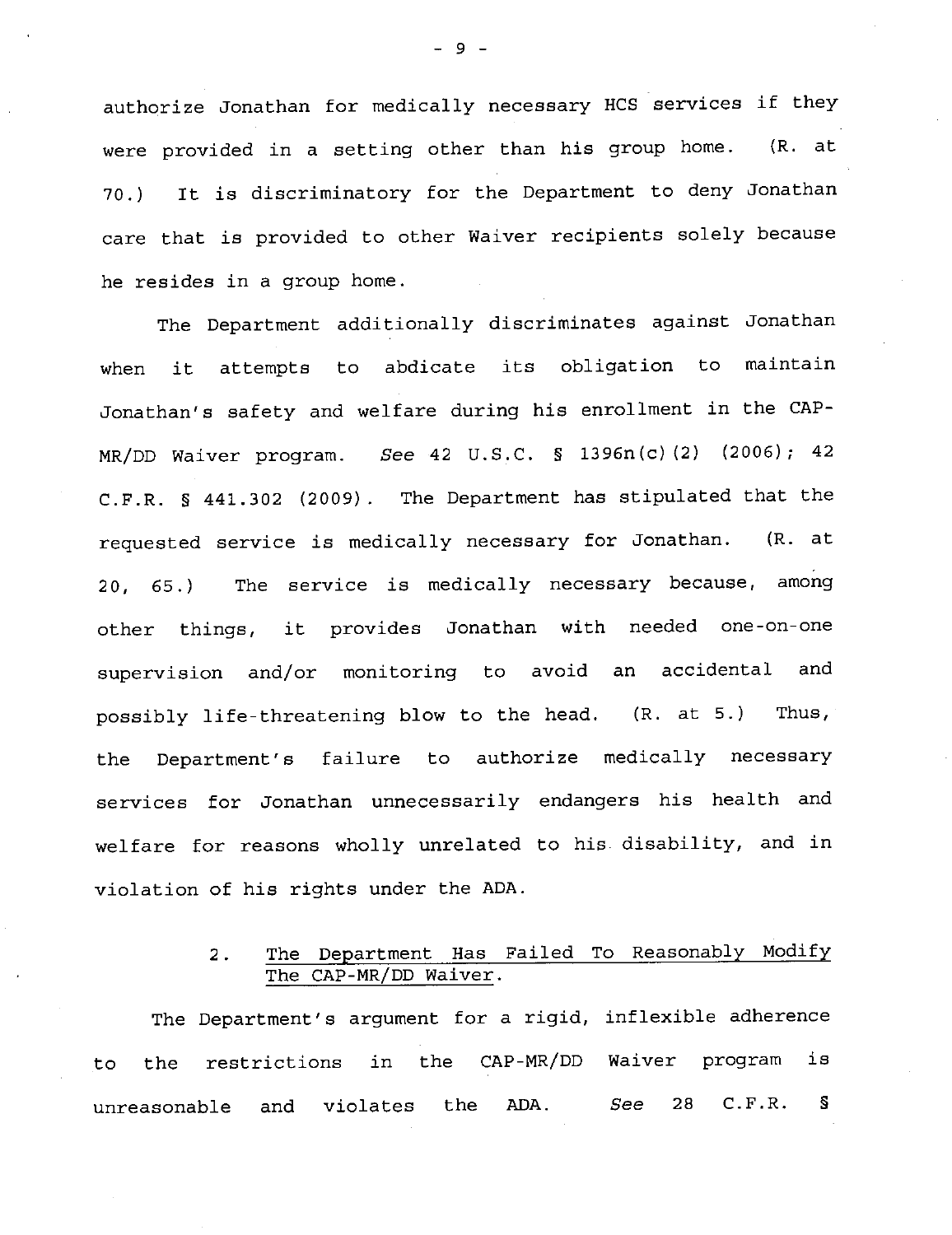35 .130 (b) (7) (2009) (requiring reasonable modifications); see *also Radaszewski v. Maram,* 2008 U.S.Dist.Lexis 24923 (N.D.Ill. 2008), *aff'g Radaszewski v. Maram,* 383 F.3d 599, 2004 U.S. App. LEXIS 18940 (7th Cir. 2004). The ADA explicitly requires public entities to make reasonable modifications to policies, practices, or procedures when necessary to avoid discrimination based on disability in the public entity's programs. *See* <sup>28</sup> C.F.R. § 35.130(b){7){2009). Reasonable modifications to HCBS waivers include modifying services provided by the waiver. *See Radaszewski* 2008 U.S.Dist.Lexis 24923 (N.D.Ill. 2008) (State elected not to provide in-home private duty nursing care under adult HCBS waiver comparable to that provided by children's HCBS waiver; State required to accommodate young man recently transitioned from children's waiver to adult waiver).

As demonstrated in the prior section, the Department's failure to authorize medically necessary services for Jonathan solely because he resides in a group home is discriminatory. However, the Department seemingly does not appreciate its obligation to remedy that discrimination by reasonably modifying the HCS services; rather it boasts that it "consistently applied the provisions of the CAP-MR/DD Waiver relating to the use of the in-home component of Home and Community Support Services." (Resp't-Appellant Br. at 15.) Remarkably, the Department's insistence that it may not provide the requested services in a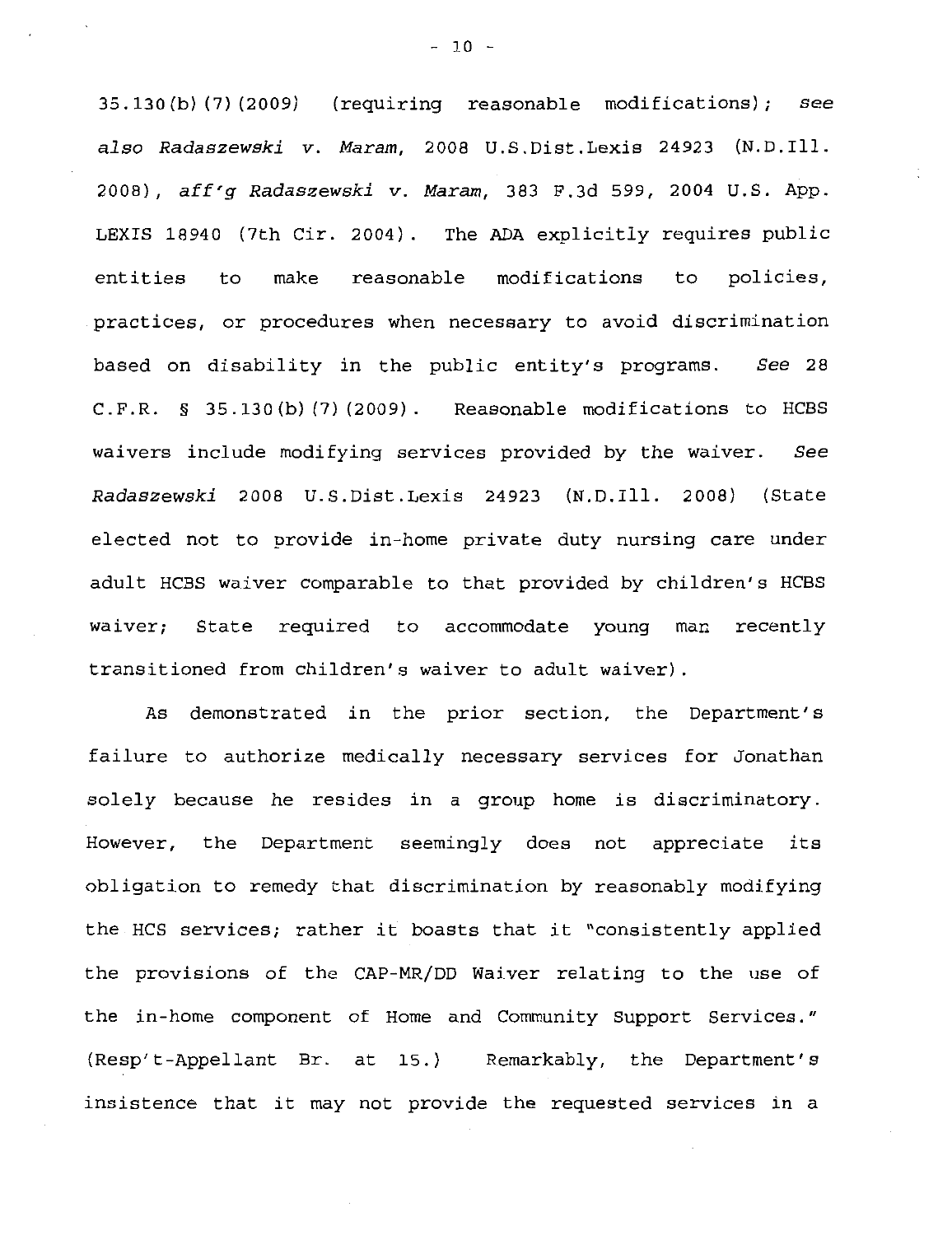licensed residential setting is not based on federal or State requirements, but on a self-imposed limitation that appeared for the first time in the 2005 Waiver. See 42 U.S.C. §  $1396n(c)$  (4) (B) & (5) (A) (2006) (defining habilitative services); 42 C.F.R. § 430.25(b) (2009) (recognizing that HCBS waivers provide States with flexibility in providing health care services). (Resp't-Appellant Br. at 13-16.) Accordingly, the Department's insistence that the provisions of the HCS service are inviolable must be corrected.<sup>5</sup> The Department should be directed to reasonably modify the limitation it placed on the HCS services, and reauthorize Jonathan to receive the requested medically necessary, cost-neutral care.

#### **C. The Requested Modification Is Not A Fundamental Alteration Of The CAP-MR/DD Waiver Program.**

The Department must be required to accommodate Jonathan's need for Home and Community Support services as the requested accommodation does not fundamentally alter the CAP-MR/DD waiver program. The fundamental alteration defense requires the State to show that relief for the plaintiff(s) would work an inequity as to all other citizens with disabilities in the State. See 28 C.F.R. § 35.130(b)(7)(2009); Olmstead, 527 U.S. at 604, 119 S.Ct. at 2189 (Ginsburg, J., plurality opinion.). Waiving a

It should be noted that on numerous other occasions, the Department has initiated amendments to the Waiver. None of its requested amendments has ever been denied by CMS. (R. at 69.)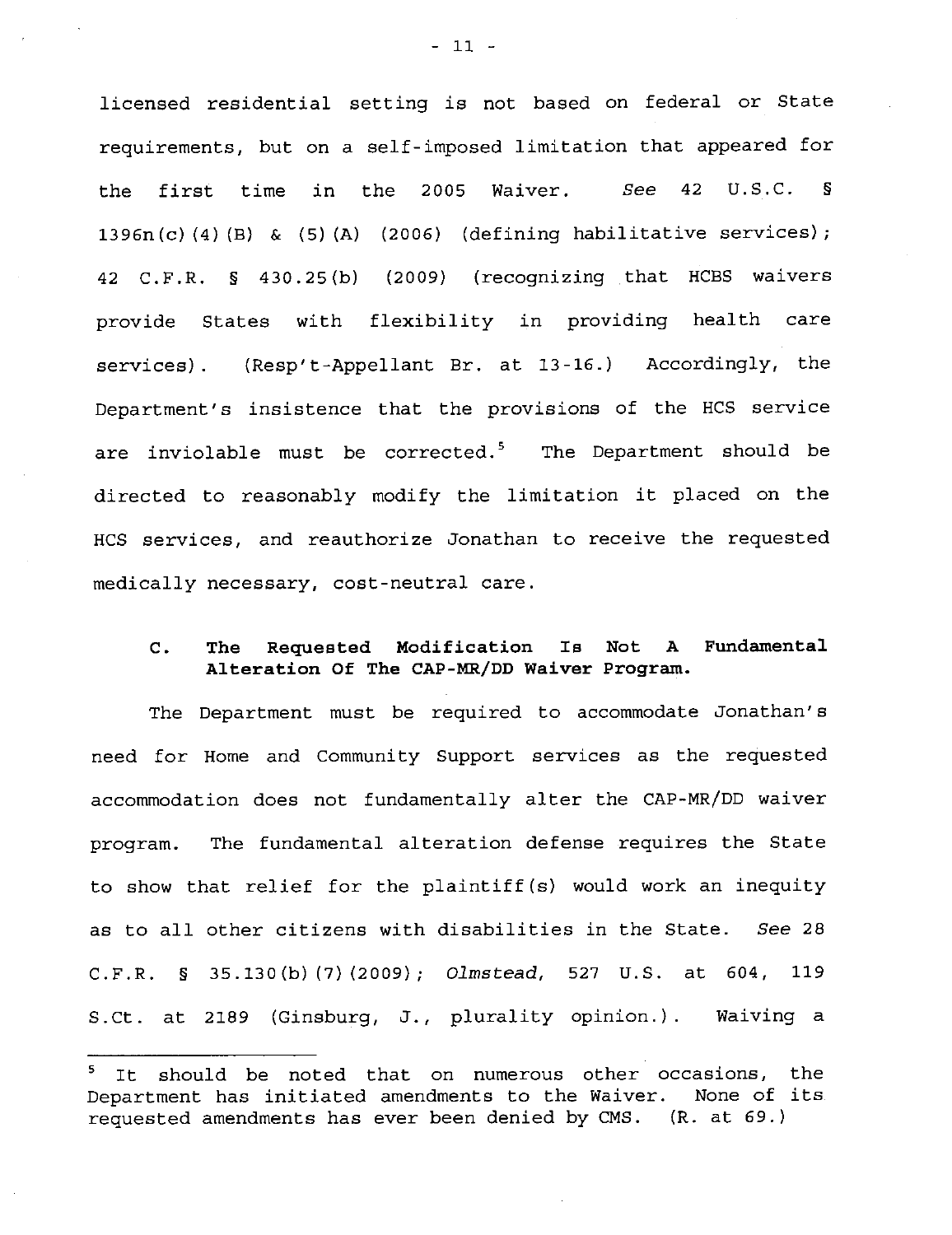particular restriction of a State's HCBS waivers is not inherently unreasonable or a fundamental alteration of the program. Grooms, 563 F.Supp.2d at 857. If this Court should direct the Department to reasonably modify its waiver program to satisfy the ADA, this does not change the other aspects of the waiver program such as the burden of demonstrating the medical necessity of services and the conduct of the usual utilization reviews. See Radaszewski, 2008 U.S.Dist.Lexis 24923 (N.D.Ill. 2008) . As such, the modification of an HCBS waiver does not throw open the gates to all persons participating in the waiver to receive all services.

The Department stipulates that cost was not a factor in denying the Home and Community Support service to Jonathan. (R. at 20, 65.) Additionally, the Department acknowledges that Jonathan previously received the requested service at his group home for at least three years prior to the 2005 Waiver. (R. at 70.) Moreover, even if the Department provides HCS services to Jonathan or others similarly situated, it would not require the development, creation, or provision of services not currently provided. Thus, it is not inequitable for the Department to continue providing Jonathan with medically necessary, cost neutral services in his group home.

- 12 -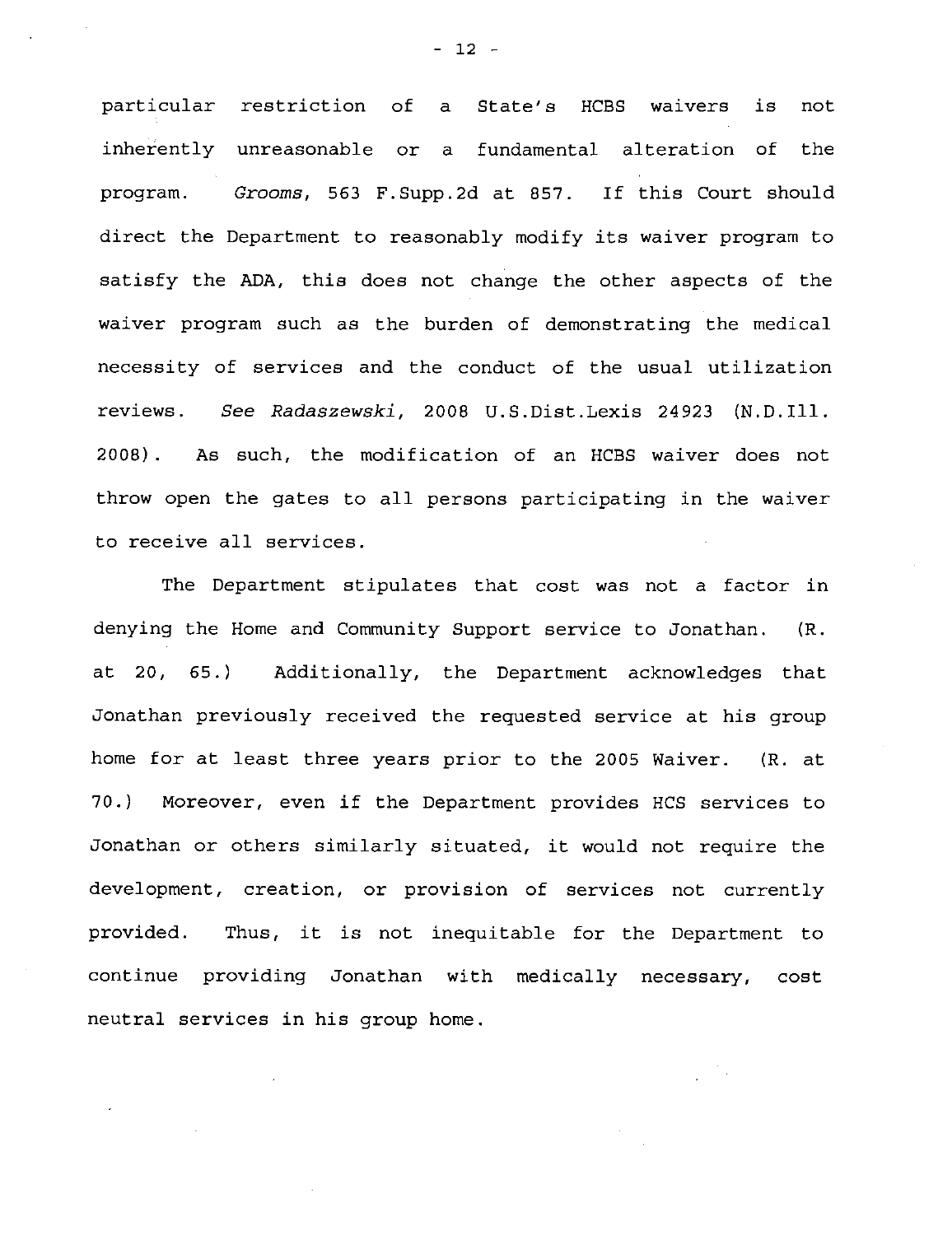## II. **THE CAP-MR/DD WAIVER IS A FEDERALLY-AUTHORIZED HABILITATIVE**  SERVICE PROGRAM SUBJECT TO ADMINISTRATIVE **REQUIREMENTS, NOT A "MEDICAL COVERAGE POLICY."**

The Department erroneously asserts that the entire CAP-MR/DD Waiver program is a medical coverage policy exempt from administrative rulemaking requirements. North Carolina has authorized the establishment of a State Medicaid plan for medical assistance pursuant to Title XIX of the Social Security Act. See 42 U.S.C. § 1396a (2006); N.C. Gen. Stat. § lOBA-54 (2009). The General Assembly has delegated to the Department of Health and Human Services the authority to implement the Medicaid program through the administrative rulemaking process. N.C. Gen. Stat. § lOBA-54 (2009). Exempted from this standard rulemaking process are "medical coverage policies," which are developed through an alternate process requiring consultation with the Physician Advisory Group, publication for public comment for 45 days, and if the policy is amended following comment, re-publication for an additional 15 days of public comment prior to actual adoption.  $6$  See N.C. Gen. Stat. §§ 108A-54, 150B-1 (d) (9) (2009). There is no definition of "medical coverage policy" in the General Statutes.

Devoting only two sentences to the argument, the Department attempts to persuade this Court that the entire CAP-MR/DD Waiver

The 45 day period of public comment was shortened to 30 days by Appropriations Act of 2009, S. L. 2009-451 § 10. 68A (c) (2009) .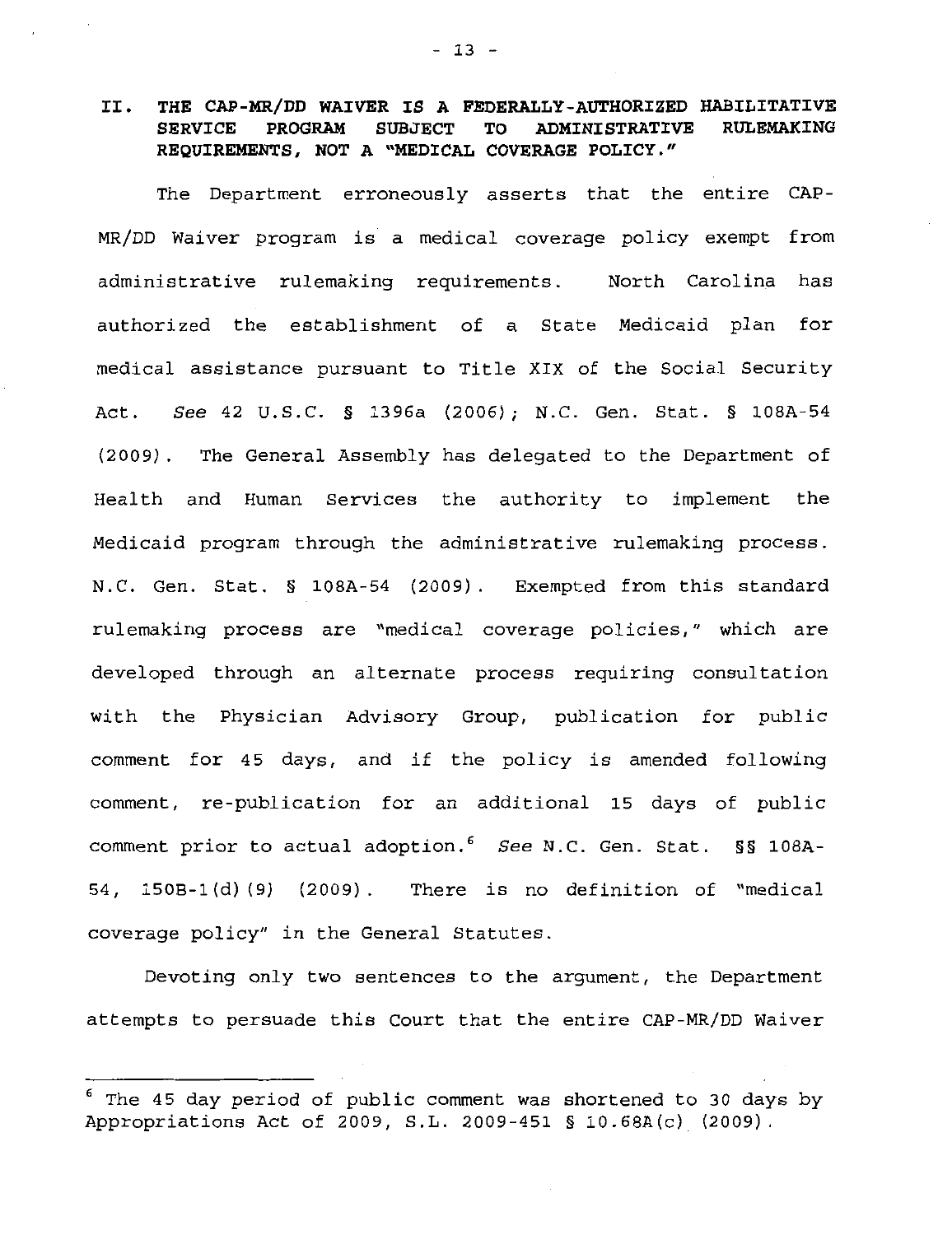and corresponding programmatic manual ("Manual") may be appropriately shoehorned through the abbreviated "medical coverage policy" process. (Resp't-Appellant Br. at 12.) However, "medical coverage policies" are discrete, medically driven statements of policy describing clinical requirements for providers to charge services or procedures to Medicaid. See *e.g.,* Clinical Coverage Policy No. 1B-1, Botulinum Toxin Treatment: Type A (Botox) and Type B (Myobloc) (2008), available at http://www.ncdhhs.gov/dma/mp/index.htm (a 15 page document delineating specific conditions, such as infantile cerebral palsy, for which Botox is available as a treatment; includes claim type code, diagnostic codes, procedure codes, billing units, etc.). The Legislature did not intend that a comprehensive program such as the CAP-MR/DD Waiver and Manual, documents spanning 203 and 117 pages respectively, could be promulgated via a process as abbreviated as that found in Chapter 108A. The Department unfairly seeks to evade its rulemaking obligations by exploiting the statutory ambiguity surrounding the term "medical coverage policy" to the disadvantage of disabled persons like Jonathan.

Even if this Court should determine that the CAP-MR/DD Waiver is a "medical coverage policy," there is no evidence in the record that the 2005 CAP-MR/DD Waiver was in fact subjected to the "medical coverage policy" promulgation process required

 $- 14 -$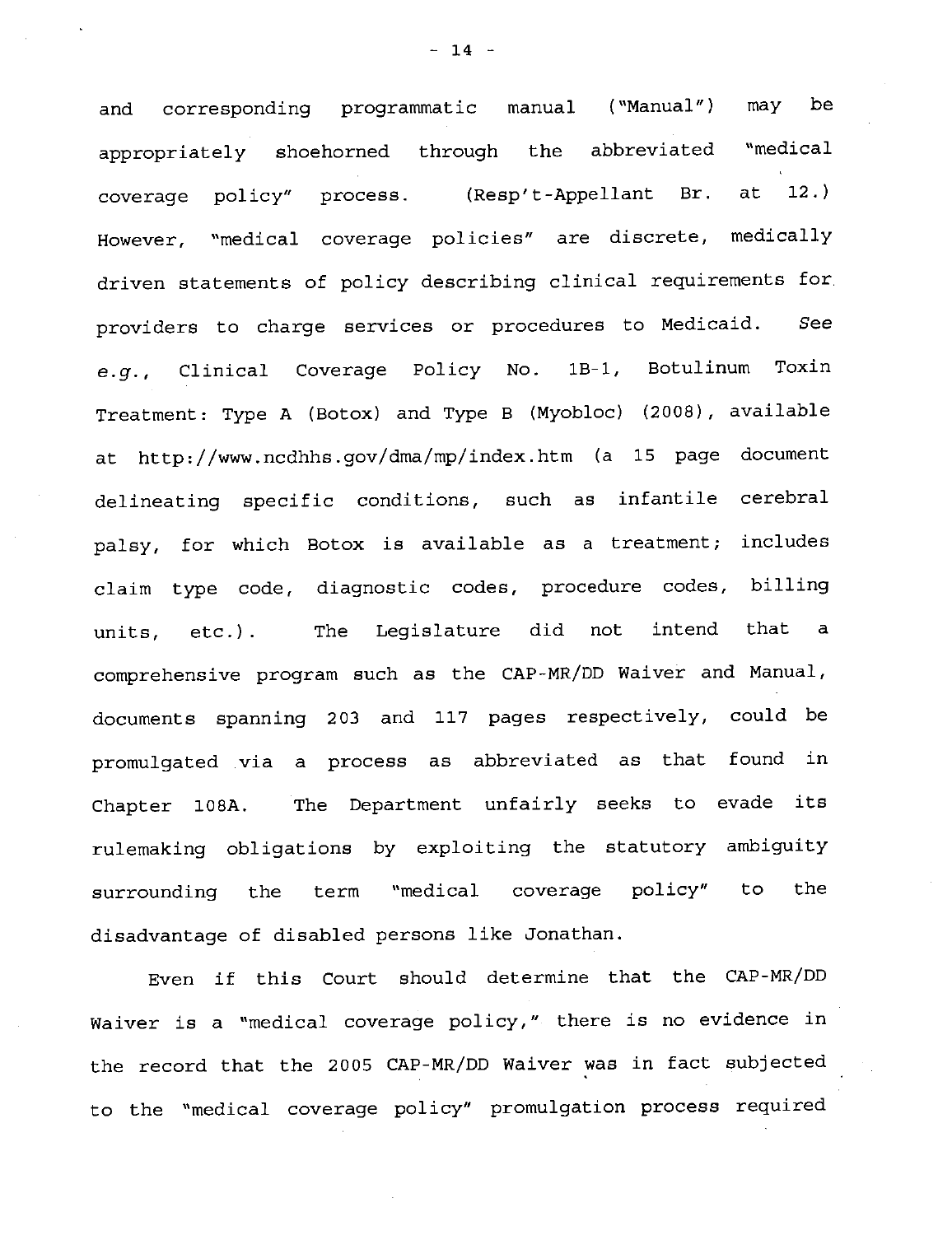by N.C. Gen. Stat. § l0BA-54.2 & -54.3 (2009). Importantly, the 2005 CAP-MR/DD Waiver and Manual are not listed among the policies published on the Division of Medical Assistance's ( "DMA") website. *See* http://www.ncdhhs.gov/dma/mp/index.htm. The Department's position that the CAP-MR/DD Waiver and Manual are medical coverage policies should be accordingly rejected.

#### **CONCLUSION**

For all the foregoing reasons, the Court should uphold the decision of the Wake County Superior Court in the case at bar and affirm the Judgment in favor of Petitioner.

Respectfully submitted this the 18<sup>th</sup> day of May, 2010.

DISABILITY RIGHTS NORTH CAROLINA

By: Hohn K. KUU Mung

john.rittelmeyer@disabilityrightsnc.org NC Bar No. 17204 Holly A. Stiles, Esq. NC Bar No.38930 holly.stiles@disabilityrightsnc.org 2626 Glenwood Avenue Suite 550 Raleigh, NC 27608 (919) 856-2195 (919) 856-2244 (fax)